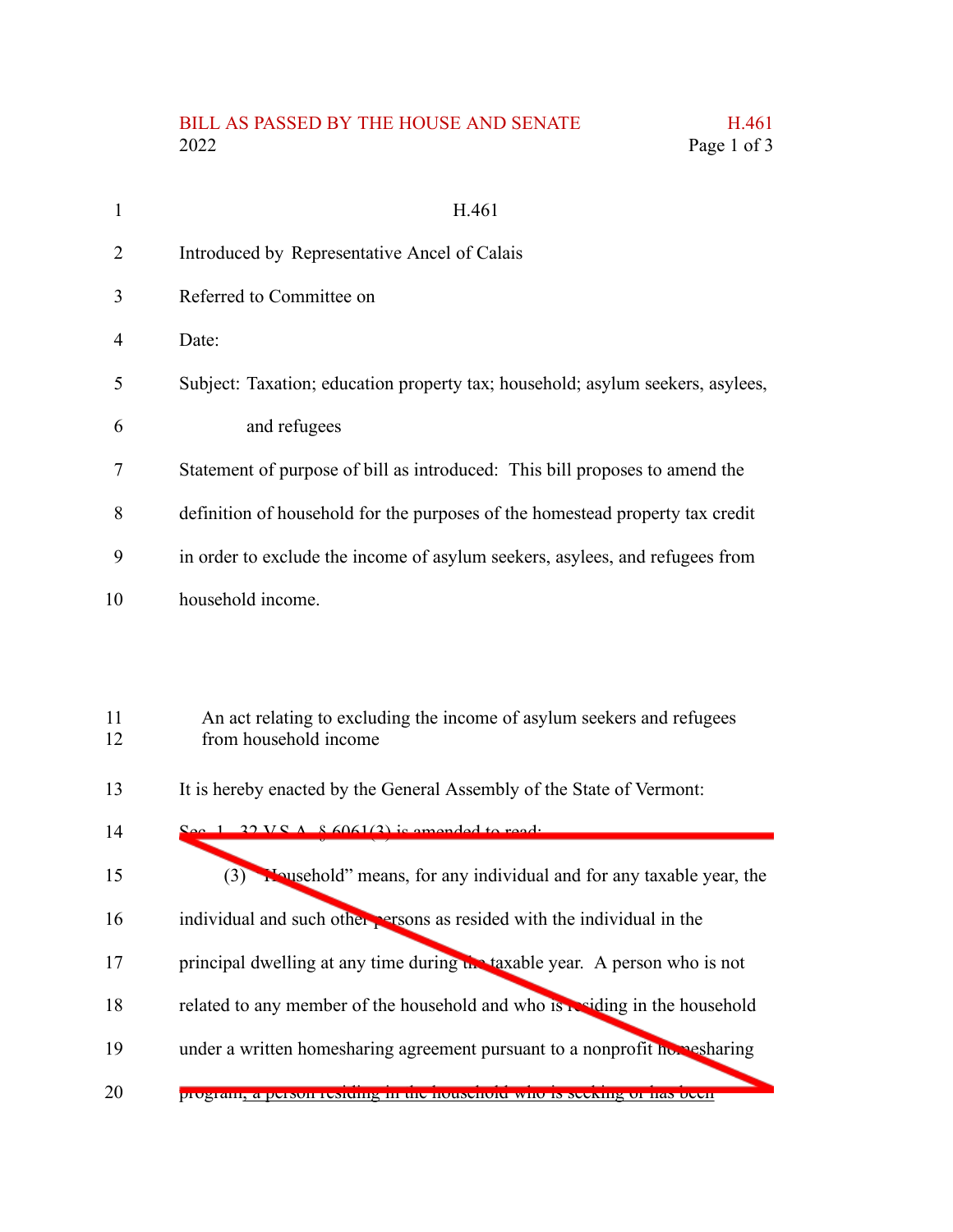|                             | granted early purguent to $\overline{Q}$ II $\overline{Q}$ $\overline{Q}$ $\overline{Q}$ and $\overline{Q}$ and $\overline{Q}$ and $\overline{Q}$ and $\overline{Q}$ and $\overline{Q}$ and $\overline{Q}$ and $\overline{Q}$ and $\overline{Q}$ and $\overline{Q}$ and $\overline{Q}$ and $\overline{Q}$ and $\overline{Q}$ |
|-----------------------------|------------------------------------------------------------------------------------------------------------------------------------------------------------------------------------------------------------------------------------------------------------------------------------------------------------------------------|
| $\mathcal{D}_{\mathcal{L}}$ | pursuant to 8 U.S.C. $\frac{8}{1101(a)(42)}$ , or a person residing in a household who is                                                                                                                                                                                                                                    |
| 3                           | hired as a bona fide employee to provide personal care to a member of the                                                                                                                                                                                                                                                    |
| $\boldsymbol{\Lambda}$      | household and who is not related to the person for whom the care is provided                                                                                                                                                                                                                                                 |
|                             |                                                                                                                                                                                                                                                                                                                              |

*Sec. 1. 32 V.S.A. § 6061(3) is amended to read:*

*(3)(A) "Household" means, for any individual and for any taxable year, the individual and such other persons as resided with the individual in the principal dwelling at any time during the taxable year.*

*(B) The following shall not be considered members of the household:*

*(i) A a person who is not related to any member of the household and who is residing in the household under a written homesharing agreement pursuant to a nonprofit homesharing program;*

*(ii) a person residing in the household who was granted humanitarian parole to enter the United States pursuant to 8 C.F.R. § 212.5, who is seeking or has been granted asylum pursuant to 8 U.S.C. § 1158, or who qualifies as a refugee pursuant to* 8 *U.S.C. §* 1101(*a*)(42), *provided the person is not eligible or required under the laws of the United States to apply for lawful permanent residency; or*

*(ii) a person residing in the household who was granted humanitarian parole to enter the United States pursuant to 8 U.S.C.*